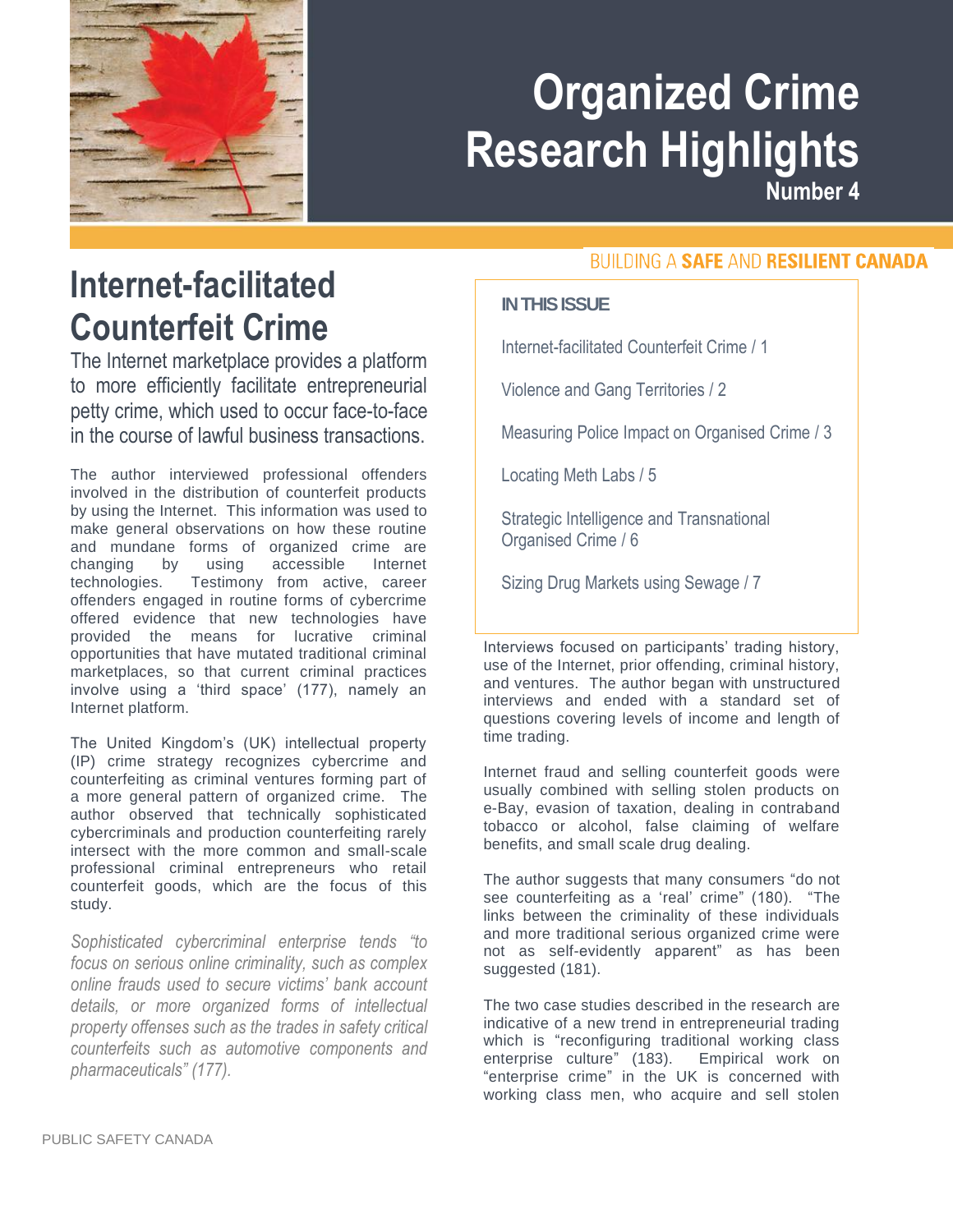counterfeit property and drugs "when doing business" (183). While acting largely as independent agents, they organize their offending opportunistically with others, within a sub-cultural milieu that normalizes their patterns of criminal offending.

This new form of offending is a reflection of wider socio-economic and cultural changes. It incorporates individuals who have acquired the skills to capitalize on new criminal opportunities to more efficiently commit criminal offences once done off-line. Online spaces, such as auction websites like e-Bay, are a trading sphere that is "easily exploited by some criminally connected and minded individuals who have the knowledge to make best use of the current loose regulation (and in this respect there is a commonality with the global banking system and those who have exploited the digital transactions that typify contemporary money markets)" (188). The anonymity may also make it difficult for more entrenched and sophisticated criminal organizations to control the retail-level trade in counterfeit or stolen goods.

Interestingly, a primary concern for offenders was not being sanctioned or apprehended for selling counterfeit goods, but of having their illicit income discovered, resulting in tax assessments or the elimination of fraudulently received social benefits  $(12)$ .

In conclusion, the study states that although "criminologists might fail to see the third space (Internet) and the new under-regulated online spaces as a prime conduit for criminality, it seems that some offenders at least, have not been so blind to their transformative, and often very lucrative potential" (189).

Treadwell, James.(2011)."From the car boot to booting it up? eBay, online counterfeit crime and the transformation of the criminal marketplace," *Criminology and Criminal Justice*,12(2)2011:175-191.

### **Violence and Gang Territories**

The location of gang violence usually occurs on the boundary between gang territories. Gang territories form when there is more

#### competition between gangs than within a gang.

Territoriality and violence are hallmarks of street gangs. While it is known that street gangs supply their members with "money, employment, protection, and social control that legal institutions are unable to provide," the resources that gangs provide or fight over varies across contexts (853). Results from past research indicate that gangs' criminal activities may offer economic advantages for local habitants, which may result in the incorporation of the gang into the social and economic structure of the neighborhood. In addition, the ease with which a gang member can leave, withdraw their membership or join another gang depends on whether a gang is "overly predatory or primarily provides protection services to gang members" (854). If gang members are family and friends of local citizens, the gang is more likely to be a source of stability for the local community. Studies show that gangs that use violence as a means to achieve economic goals are strongest in troubled neighborhoods, while those that manifest apparent violence are likely more violent and preponderant in communities under development.

Space is an important resource for street gangs since they are quite often neighborhood-related. Increased mobility, such as bus transportation, allows gang members to meet in environments distinct from their residence, thus weakening the linkage that can be made between gang territories. A gang's social and economic activities are often concentrated in a "restricted locale" within the neighborhood, such as at specific street corners, in abandoned buildings or vacant lots (854). An active drug trafficking gang may be more willing to defend their area of operations because it relates closely to the prestige of the gang. Consequently, levels of crime are usually higher in spaces claimed by multiple gangs.

Being a member of a gang can provide "interpersonal resources" such as fellowship, prestige and respect for young men (854). Reputation is frequently built, maintained and restored within a street sub-culture through acts of violence, particularly attacks to demonstrate superiority and retaliatory vengeance for perceived wrongs. For a gang, more "prestige or street cred" can translate into more "money, consumer goods, and attention from the opposite sex." It will also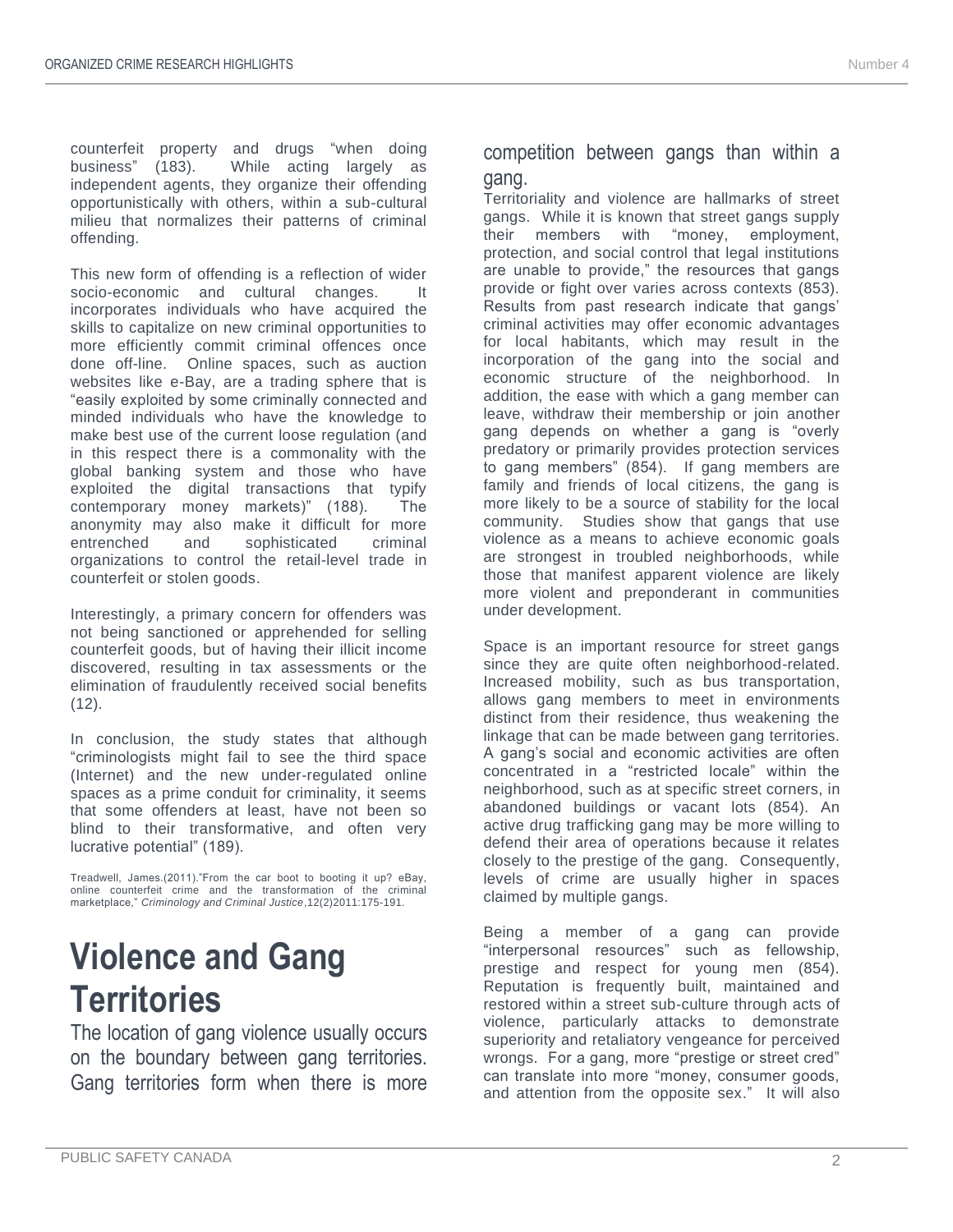often attract more members into the gang, leading to its expansion throughout the space (855).

The authors studied "the relationships among gang rivalry strengths, territory formation, and the distribution of between-gang violent events" using "Lotka-Volterra competition models," which are "deterministic mathematical models" used extensively in ecology (856). They used data from the Hollenbeck Policing Division of Los Angeles. Specifically, they studied the 6.5 square-mile area of Boyle Heights, which between 1999 and 2002 had 563 between-gang shootings, involving 13 street gangs.

Results from this project indicate that gang boundaries formed midway between the home bases of rival gangs and ran in a perpendicular line between them. Further, there was a direct link between the location of crimes and a gang's territorial borders. Violent crimes between the 13 gangs in Hollenbeck were grouped on the territorial boundaries of both suspect and victim gangs. While being "consistent with the hypothesis that competition plays a primary role in determining the organization of gang territories," the authors underlined that gang territorial limits are no different than non-human animals "competing within spatial habitats" (875).

The connection that exists between a gang's violence and the spatial Lotka-Volterra competition models highlights two important conclusions: 1) to form gang territories, the competitive interactions between gangs must be higher than within a gang; and 2) the stability of a gang territory depends on gangs having relatively similar levels and intensity of violent activity.

It was demonstrated that most local, geographic features in the environment played little part in the explanation of the formation of gang territories and the distribution of gang violence. The largest geographic features around the Boyle Heights study area, including freeways and a river, did appear to restrict the entire realm of gang activity to a degree that would need to be assessed in future research (877).

Unlike Lotka-Volterra models applied to aggression in animal populations, gangs tended to display the greatest degree of violence towards neighboring gangs and not gangs at a farther distance.

The authors suggest that "modeling gang violence in terms of ecological processes" may have interesting implications for law enforcement and policing (878). The formation of gang territories requires that competition between gangs be only marginally greater than competition within a gang and that this competition does not need to be extreme (852). It is observed that gang territoriality is largely a by-product of gang aggression towards one another rather than of territoriality leading to violence (878). Intelligence about the scope or severity of competition between gangs can be inferred by the overlap of activities between gangs; by knowing where inter-gang violence occurs, gang territories and structures can be estimated.

It is often assumed that "reducing the intensity of gang rivalries is the best approach to reducing gang violence" (878). However, the authors suggest that although the "one-on-one impact of single interaction may be reduced by such an action" the rate of "between-gang violent crime may increase overall simply because of the greater volume of interactions brought on by greater territorial overlap" (878). If more competition equals less violence, then increased competition between gangs could minimize (but not eliminate) between-gang violence.

Brantingham, Jeffrey P., Tita, George E., Short, Martin B. and Shannon E. Reid. "The ecology of gang territorial boundaries." *Criminology*, 50: 3 (2012): 851-885.

# **Measuring Police Impact on Organized Crime**

Police should focus on measuring their impact on the harms caused by organized crime, rather than against past levels of successful activity.

Using data from the Scottish Crime and Drug Enforcement Agency (SCDEA), the authors analyzed and critiqued the Key Performance Indicators (KPIs) as a method for measuring the impacts of policing on organized crime. KPIs in law enforcement experience two main deficits: 1) they tend to be unambitious and easily reachable,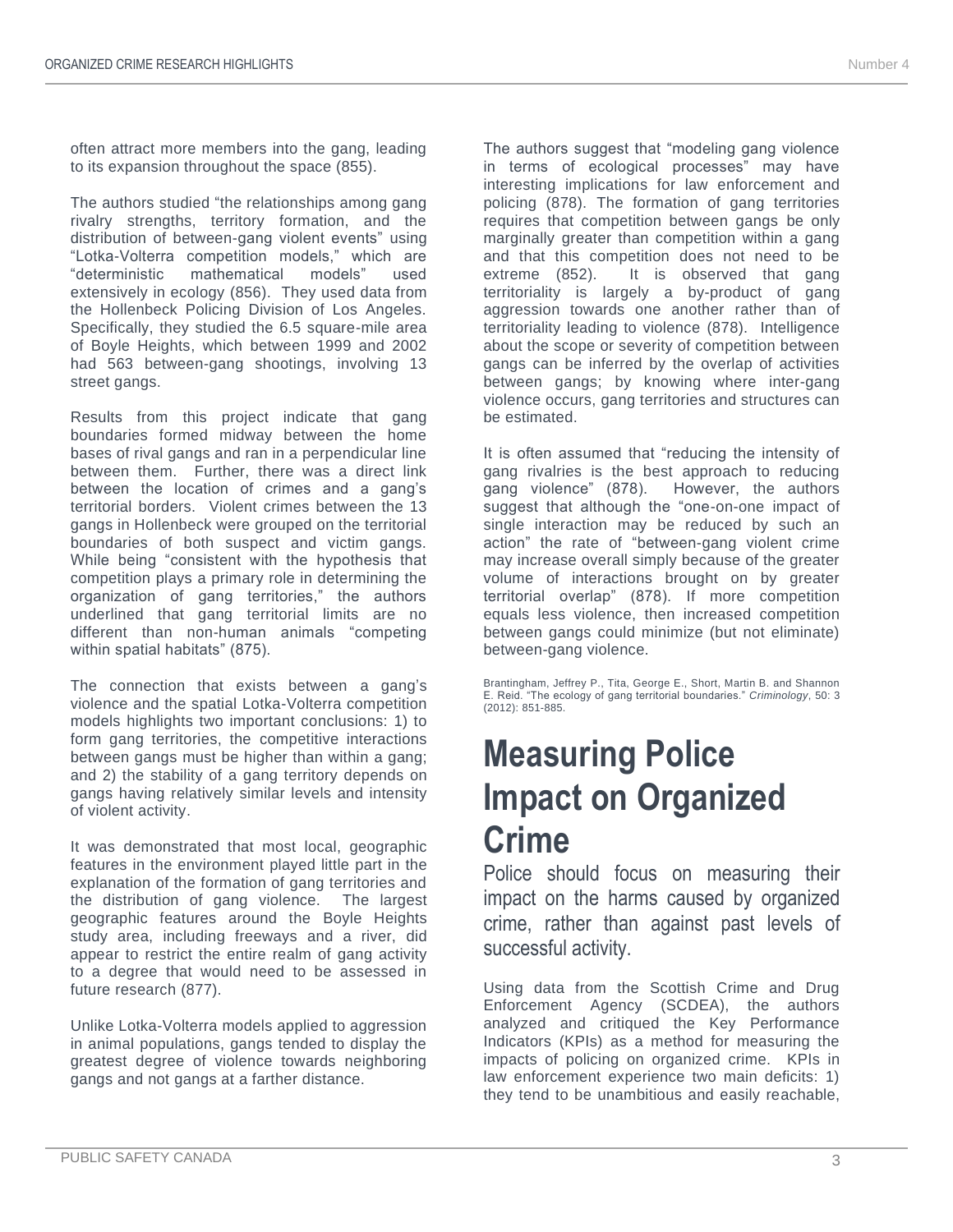thus reducing their capability of stretching policing efforts; and 2) they do not reflect what officers feel is important about the work they do and how they accomplish it.

Performance evaluation in the policing of organized crime in the UK has been hampered by a lack of clarity on the definition of organized crime and a lack of reliable quantitative data on the topic in the criminal justice system. The establishment of a UK Organized Crime Notification scheme in the 1990s provided a mechanism for policing agencies to enhance the collection of data around "identity, characteristics, status, and official response to, organized crime" (10). There had been an initial focus on collecting data regarding arrests, convictions and group disruptions which can provide performance measures for concerned agencies. The authors contend that this initiative was undermined because output indicators of the volume of police work, such as the quantity of convicted offenders and illicit products seized, came to predominate.

Quantitative indicators can be easily comprehensible and unambiguous in terms of an agency's performance and success (e.g., goals were achieved or not). Rather than taking into account the social impact of policing on organized crime, success is usually recorded if an agency is effective when compared to their past levels of performance. This is called the "phenomenon of self-reference in organized crime policing", where more action is taken towards known threats so that knowledge on them can be sharpened, but nothing is done to address unknown threats. While senior managers agreed that numeric targets based on past performances were achievable, they were "seen as meaningless and irrelevant by Agency staff in failing to reflect the actual value of what they were doing, capturing neither the complex impacts nor contexts of their work" (12).

The authors examined the link between police performance and the harm of crime in respect to: 1) drug markets; 2) asset recovery; and 3) other organized crime. First, while drugs and their illegal markets can cause harm to communities, research generally shows that law enforcement activities have minimal impact on illicit drug markets overall in areas such as drug price, purity, or availability. Nevertheless, studies point out that both optimized intelligence and the disruption of key specialists within emerging groups or open markets rather than traditional surveillance and seizure strategies can disrupt drug marketing and change how drug dealers and the wider community interact, thereby decreasing certain harms of the illicit drug market. Second, quantifiable asset recovery performance indicators, which provide an estimate of the criminal economy, are recorded in the UK. The problem with the current asset recovery performance indicators is that the estimates of the size of the criminal economy are precarious, "untested and unpublished" calculations by public sector economists (15). Amplifying policing underperformance in asset recovery, those exaggerated estimates do not realistically indicate the amount of money 'out there,' or how it is spent or laundered. The researchers recommend that suspicious financial transactions should be matched with police records to understand the whereabouts, as well as the size and extent of the illegal activity. Third, there are deficiencies in monitoring performance in other areas of organised crime due to a lack of existing data. Direct and indirect measures can be used to identify the extent of criminal activity related to the other types of organized crime. Direct measures by law enforcement should include analysing offences by cross-referencing offences under the *Proceeds of Crime Act 2002* with some indictableonly offences. Indirect measures can be obtained in regards to certain type of offences, such as firearm discharge, kidnapping, and "higher level" intelligence-based warnings given by law enforcement to persons they believe are at serious risk of violent victimization.

The authors propose a performance management framework that addresses law enforcement responses to organized crime that must be able to deal with the incomplete evidence on both harm and efficient strategies available to control organized crime. Moreover, by considering the complex contexts where problems and solutions of organized crime take place, any framework must also promote collaboration between agencies. Finally, frameworks should consider the idea that<br>anti-organized crime activities can varv anti-organized crime activities can vary significantly in their duration.

The process of refining KPIs for an agency that deals with organized crime must take place within a framework of performance management that includes: 1) program logic; 2) a pathway model; and 3) evaluation panels. A program logic model defines inputs, activities, outputs, outcomes and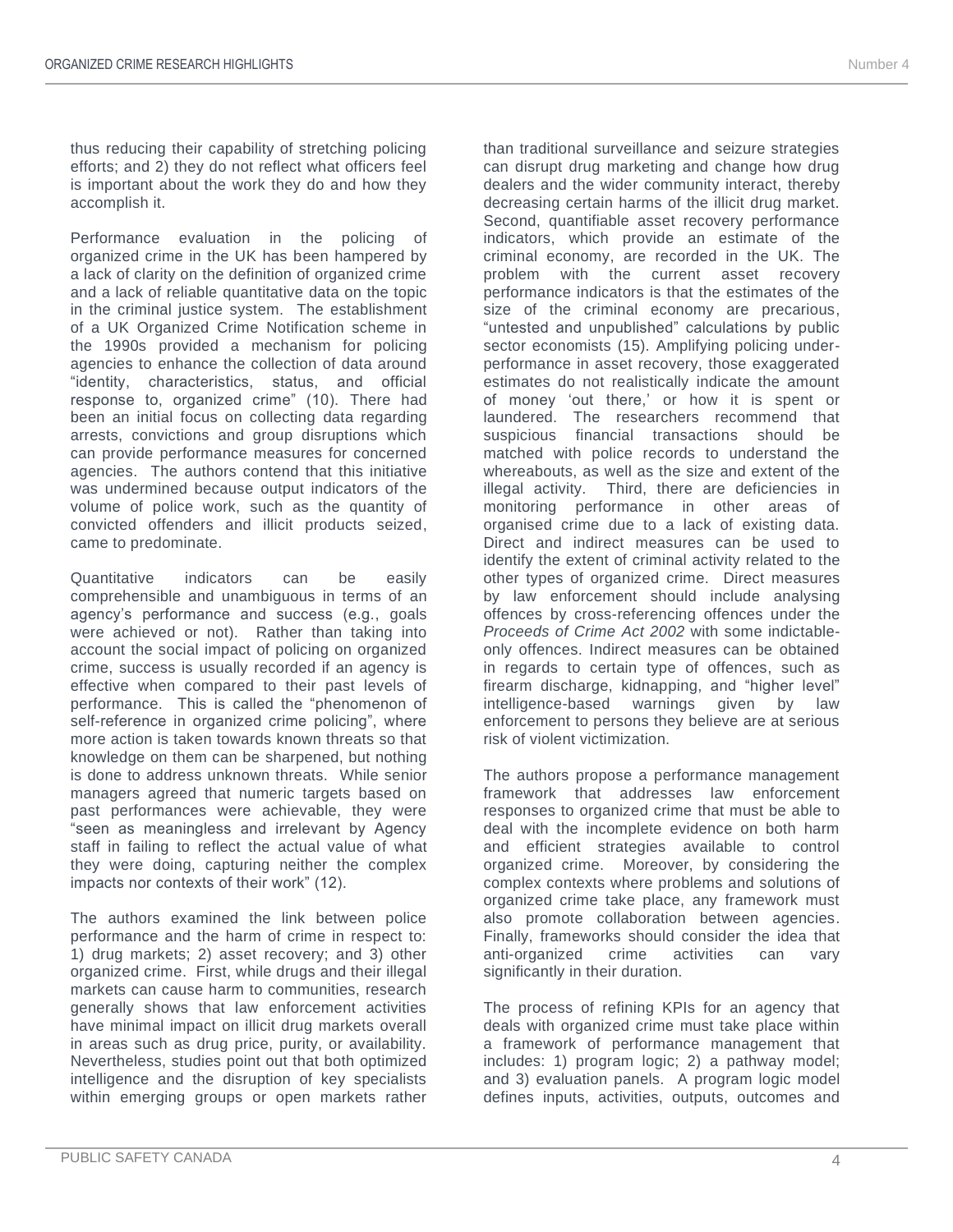context. The program logic model should clearly articulate the agency's activities, what they are measuring, and why. The pathway model is a crime reduction approach where success depends on a series of milestones for each year of the program; if the operation does not meet its targets overall, the first years could still record measurable success by meeting a certain number of milestones. The authors believe the best forms of evaluation, however, are panels. Regional force satisfaction and success can be recorded in respect to the agency's support regardless of the time it took to achieve the end results. This way, "customer satisfaction" would be built into the KPIs, enhancing both feedback and communication throughout the agency and amongst police forces.

Current KPIs do not actively motivate officers or give proper credit for good work. They do, however, encourage officers to generate performance statistics at the expense of demonstrating effective activities that actually reduced the harmful impacts of organized crime. The authors contend that current KPIs simply measure professional standards instead of promoting policing that has an impact on organized crime.

Mackenzie, Simon and Hamilton-Smith, Niall. "Measuring police impact on organized crime: Performance management and harm reduction." *Policing: An International Journal of Police Strategies & Management*, 34:1 (2011): 7-30.

### **Locating Meth Labs**

The best way to predict where to find meth labs is to know where previous labs were located; community factors like poverty, ethnic diversity, or social cohesion matter little.

Globally, methamphetamine is rated second in usage after marijuana. It is a powerful substance that can be produced relatively easily, at low cost, with little equipment and few ingredients. Locating meth labs can be troublesome due to the momand-pop, small-scale nature of many production facilities.

The authors focused on the question of why some communities have meth labs while others do not. In order to answer the question, classic criminological theories of offending were examined, which included theories of economic strain/deprivation, social disorder, and civic engagement. The determinants of crime examined included: economic resources; residential mobility; community growth or change; ethnic diversity; residential segregation; civic community; and social capital. In addition, the authors created a "spatial lag index," which is a compound variable that measures the average meth lab seizure rate in counties adjacent to the target county.

The study analysed data on all of the meth labs seized between 2004 and 2010 (N = 17,720) by the Drug Enforcement Administration (DEA) in all of the counties in the U.S.  $(N = 3,055)$ . Three types of multivariate methods of regression were applied to the data to explain the presence of meth labs in some counties and not in others.

The results of the analysis revealed that the spatial lag index is the best predictor of the presence of meth labs, with all other predictors derived from classic criminological theories of negligible impact. The best way to predict a presence of a meth lab in a particular county seems to be to observe the past or current presence of meth labs around that county.

The authors went further and applied the same model of classic criminological predictors of criminal activity plus spatial lag index on two more sets of data; the Uniform Crime Reports (UCR) Index Crime rate (crimes reported by the police), and the UCR Drug Arrest Rate. Results of the second analysis revealed that the spatial lag index, while still statistically significant, did a much poorer job predicting criminal activity or drug-related arrests than in predicting the presence of meth labs. On the other hand, the typical predictors of criminal activity were able to predict crimes other than running meth labs.

This stark contrast, the authors argue, portrays the unique nature of the criminal activity of producing methamphetamine. Classical criminological theory alone does not explain where meth labs are located. Preparation of methamphetamine, although relatively simple, requires some basic knowledge of chemistry and/or a set of acquired skills and is very much a learned behaviour. The classic theory of differential association, or learned criminal behaviour, and the fact that most meth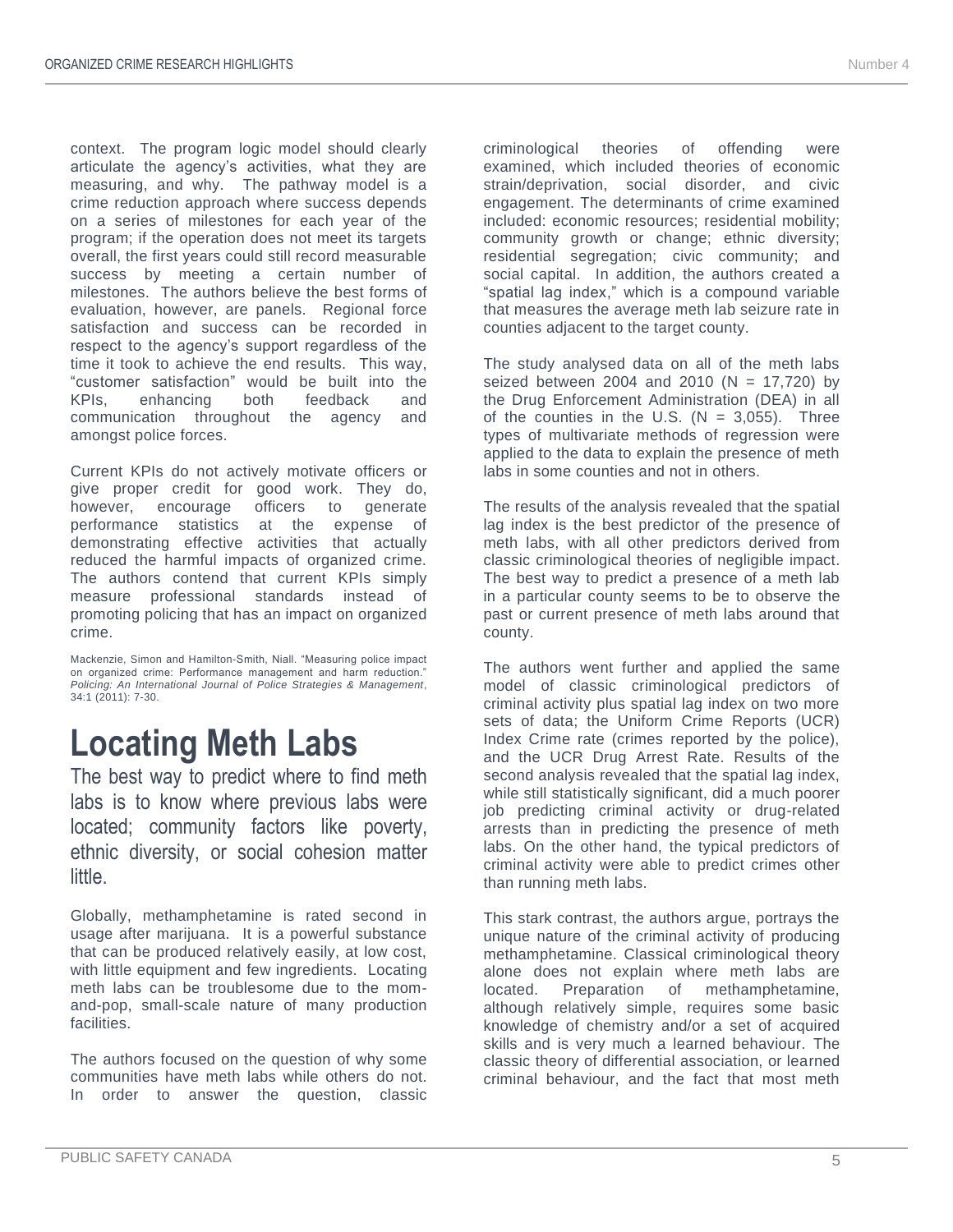"cooks" are also users of meth might explain why meth labs are geographical clustered.

There are two policy implications resulting from the current study. First, efforts to disrupt the formation of meth labs should focus on preventing the formation and breaking up the social networks of methamphetamine users. Second, efforts to prevent the spread of meth labs should perhaps focus less on the social and economic conditions of the communities in which meth labs are to be found, and more on early detection of knowledgeable meth users and "cooks" and the subsequent disruption of their criminal social networks.

Wells, Edward L., and Weisheit, Ralph A. "Crime and Place: Proximity and the Location of Methamphetamine Laboratories" *Journal of Drug Issues,* 42:2 (2012): 178-196.

# **Strategic Intelligence and Transnational Organized Crime**

Strategic intelligence should focus on uncovering areas of criminal opportunity rather than tracking groups.

The complex structure and fast-paced expansion of transnational organized crime (TOC) is characterized as a growing threat to national security and the stability of communities. Academics, professionals, and politicians had TOC under scrutiny long before the terrorist attack of 9/11, but this attack revealed the complexity of decision-making when governments deal with emerging "non-state threats such as TOC" and the "important role of strategic intelligence" (61).

In academic discourse, the notion of intelligence and its ability to enhance law enforcement performance has overtaken the discussion of the methods underlying police management. Where once police managed their activities in a reactive manner with a high degree of subjectivity, now the public expects law enforcement organizations to make proactive, objective, and strategic decisions regarding policing and enforcement activities. "Strategic intelligence in law enforcement has been viewed by some as the means by which decisionmaking on strategy settings and policy" is more impartial and unbiased, which can be used to

make sense of information gaps and to reduce impacts from both evolving criminal threats and environmental changes (61).

The authors highlight that there is now a common understanding between academics and professionals regarding the abilities of TOC: they have their own network structure; they move rapidly to exploit opportunities and prevent risks; and they tend to obscure the boundaries between licit and illicit activities in such a way as to enhance asset maximization.

TOC has the advantage of access to open source intelligence (OSI) on police tactics and activities, the capacity to buy and use up-to-date technology more rapidly than law enforcement and, given their flexibility, they can alter operations and activities to cope with opportunities and risks as they occur.

To better assess TOC and law enforcement reaction to it, this research suggests that police have three major roles: 1) produce threat assessments; 2) act as global police; and 3) increase police capability worldwide (72). Within these roles, the authors indicate that when police develop quantitative analyses of TOC threats, the intelligence information is too imprecise to be useful for strategic decision-making.

According to the authors, the imprecision of current TOC threat assessments stems from two sources. First, law enforcement tends to concentrate their efforts on "recorded crime and evidence" at the expense of what is not known (72). Second, the politicization of TOC as national security threats by western governments has seen the consequence of establishing numerous "task force and structural arrangements", which adds complexity to the structure of law enforcement responses (72).

While some assert that intelligence is irrelevant for the development of policing strategies, others posit that a multifaceted model that points to a problem with policy personnel is more relevant and effective. Multifaceted approaches have benefits if they are sustained by strategic intelligence that is generally anticipative rather than specifically predictive. Studying TOC behaviors and environments provides informed understandings that can be employed to develop proactive strategies to prevent and mitigate TOC. Integrated responses and shared intelligence can be beneficial.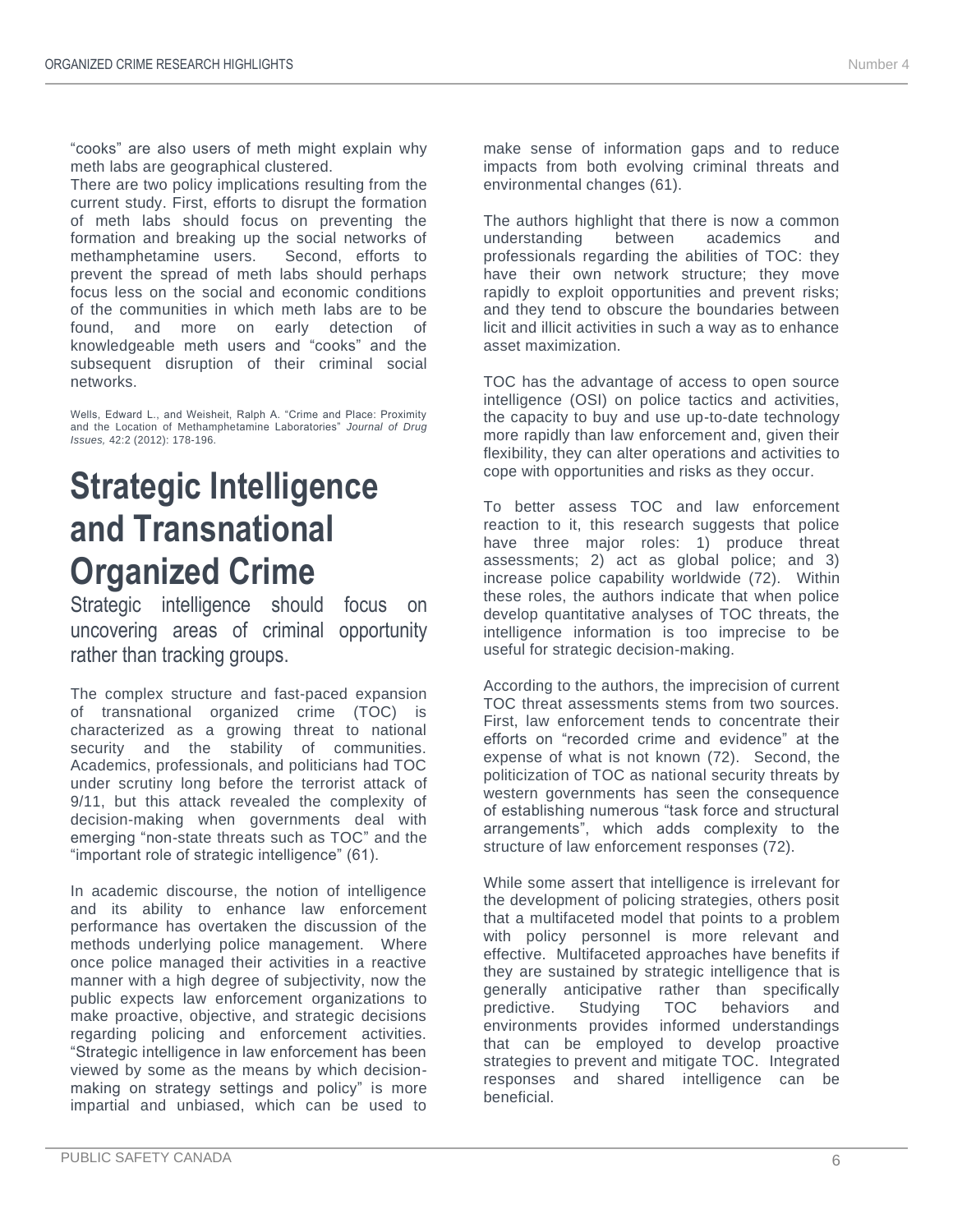The authors indicate that when establishing proactive solutions to constrain TOC opportunities, the challenges for strategic intelligence are: 1) to "create assessments that capture risks and opportunities from a TOC perspective;" and, 2) to be able to find those "factors that can disrupt or prevent TOC opportunities" (73). In so doing, this strategic intelligence could reduce the time between deciding on a law enforcement strategy or action and implementing an effective operation to disrupt the TOC.

According to the authors, intelligence-led policing (ILP) lacks long-term effectiveness in addressing TOC because it often focuses on "recidivist offenders" and groups, diffusing criminal opportunities, and the structures that allow patterns of criminal offending to become entrenched (73). In standard ILP, the approach typically centers analysis on an individual criminal, leaving aside the proactive strategy that deals with the environment in which conflicts between non-state actors and law enforcement take place. The authors argue that the current ILP does not put enough focus on examining areas where broader strategic opportunities are more likely to be realized.

Research shows that ILP could be more strategic in terms of 'detecting' TOC opportunities and fragilities rather than 'targeting' groups. It is argued that strategic intelligence in law enforcement should look further than the police data to assess what is still unknown in terms of TOC threats. The authors state that to have an effective "imaginative entrepreneurial response to TOC," law enforcement must concentrate on markets rather than groups, utilize a larger number of data sources, and enhance partnerships in law enforcement and collaboration with stakeholders outside the law enforcement community (73).

Coyne, John William and Bell, Peter. "The role of strategic intelligence in anticipating transnational crime: A Literary review." *International Journal of Law, Crime and Justice*, 39 (2011): 60-78.

# **Sizing Drug Markets using Sewage**

There is a method to estimate the usage of methamphetamine, MDMA (ecstasy) and

cocaine by testing waste water, which can also estimate the cash value of the market in these illicit drugs.

Waste Water Analysis (WWA) has been used in Europe, North America, and Australia to estimate the size of the markets for cocaine, methamphetamine, and MDMA. It involves the chemical analysis of sewage water and calculations based on how the body processes illicit drugs and common patterns of use by drug users. The method can estimate the volume of illicit drugs consumed by people in a municipal area, as well as the value of those drugs. This can be used to uncover the trends in drug use, as well as the performance of measures to supress or minimize the harm of illicit drugs.

Research methods to estimate the size of the market for illicit substances usually rely on a combination of national, self-reported surveys on: drug usage; drug-related arrest and seizure data; hospital data; interviews with drug users and experts from the fields of health and law enforcement; and, in Australia, periodic urine testing and questioning of drug-related arrestees. The self-reported data underestimate the true rate of drug use. Arrest, seizure, and urinalysis data typically miss people who are wealthy or whose only criminal offending is drug use. Seizure data is problematic because seizures are tied to the amount of law enforcement resources that are dedicated to enforcing drug laws.

The authors point out that none of the traditional methods are able to reliably estimate the rate of drug usage in a particular population. WWA provides an objective estimate of drug usage in a selected community, using a very different approach. Through a process of separating chemicals found in municipal sewage, the authors demonstrate that it is possible to back-calculate the amount of drugs that was consumed in a community that is serviced by the sewage system.

The municipality chosen for the study has approximately 150,000 inhabitants and is located in Queensland, Australia. Samples of waste water were collected in November 2009 and again in November 2010. Lab analysis looked for both the chemical traces of the illicit drug, as well as the waste chemicals the body produces when the illicit drug is consumed (called *metabolites*).